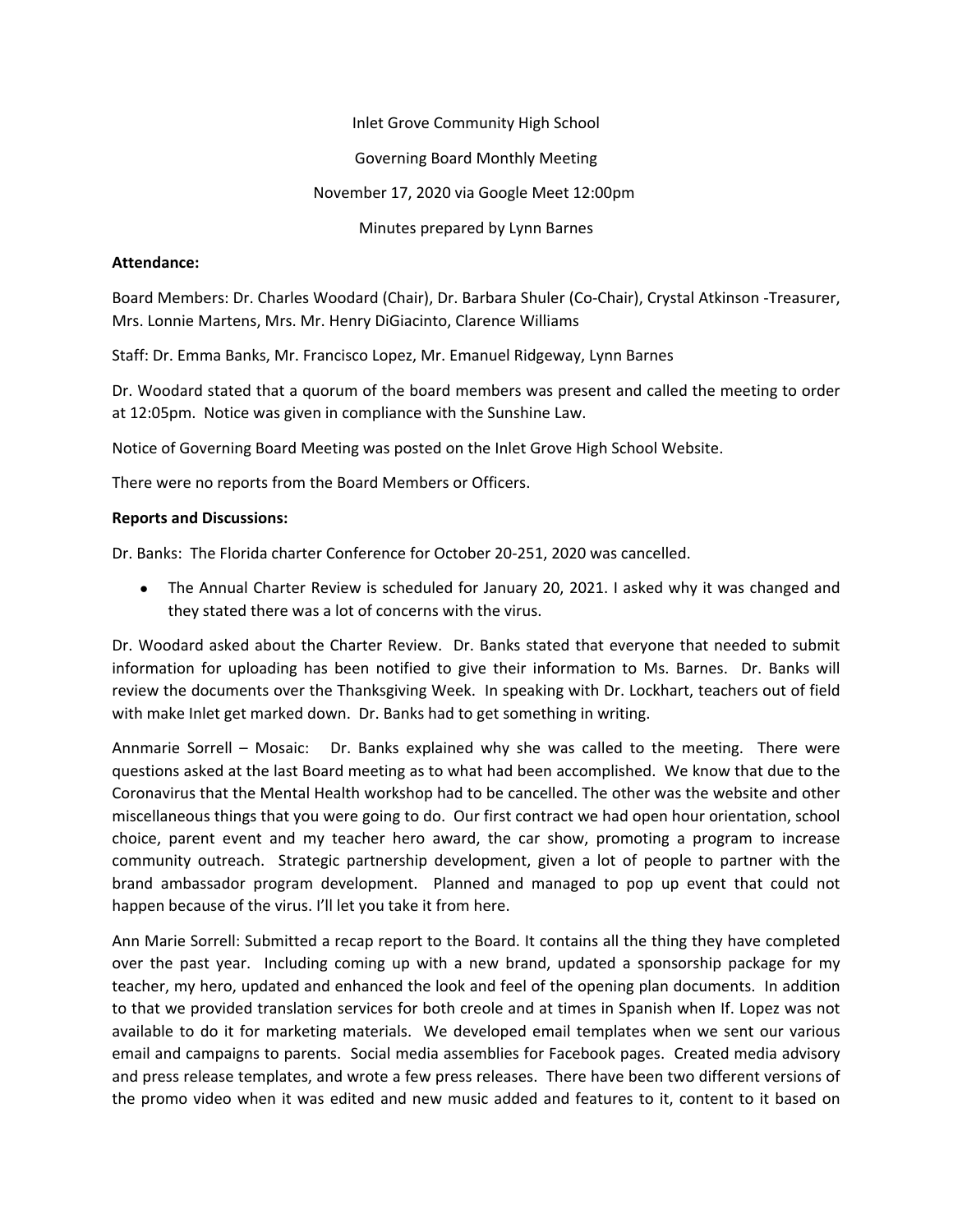what was received from staff. In addition to updating providing updates to the current website, we started developing the new website and an update will be given on where the progress is on that. I'm looking for and trying to figure out how to do things better to automate better streamline different functionalities that clients have. Two of the areas we looked at was the admissions process. In researching others schools, whether it be charter schools, private schools or universities, we looked at various admission management platforms that we thought would be useful for antigrowth to incorporate that would streamline the admission process, the parent and student interaction with the staff, as well as creating automated systems in hoe your application process is handled and all of that. Recommendations were made. From a donor and development standpoint, we also thought if was important when looking at the foundation and just looking at remaining money for the school in general that we looked at, or more succinct platform that allows you to not just your donors, but fundraising events as well if you want to set up matching programs, gifting programs, endowment programs. We researched three different platforms and all of them have these functionalities for you to really manage all of your fundraising efforts in one place.

We and the client must be flexible as we go throughout the months and year to understand that situations chance, needs change. Other things may come up that may not have been in the original scope. A lot of what we set out to do, we accomplished what we have completed and it was in progress. Things came up that were created as we went along because those needs arrived and we were flexible enough to adjust and really just try to respond to what the needs of the staff and the school were. We have requested photos from the staff. My last email I sent was we need staff to select the top 20 to 30 photos to be featured on any website. Headshots of staff members, board members and from the advisory board or committee. Headshots and bios are needed. Updated clubs and organization schedule to complete building out the campus life section on the website. Bios and photos to the Career Academy Instructors. My vision was to put more than just a link on the website to make a donation. I wanted to set up a matching gear for corporate companies as well as some other functional features that I thought would be good that these platforms.

The other piece that we saw we could also help with as a part of this contract is doing a report which we believe will definitely help with painting the picture of not only who in a role has grown to be but your accomplishments for this past year, especially barreling through covid and being able have to adjust and what the outlook is for the future.

We didn't do the pop up events. We didn't get to do as many collaborations. But in lieu of that we did the two direct mail campaigns to recruit students we made over. Our staff made over three thousand phone calls to parent to promote the open houses as a part of the recruitment efforts. That was not in original scope. Translations was not in our original scope. The effort to reopen plans and procedures, research in the software platforms, all of those things were not in our original scope, but we still went ahead and did those in lieu of some of the things that we were not able to do. And lastly, we are in the process of nominating Dr. Banks for Walkers' Legacy Award, which is a national award.

Dr. Woodard asked if there were any questions from the Board members. Dr. Shuler replied she was pleased they are reporting that they've been working really hard, and since I'm not there to evaluate what you all have done I guess we'll have to ask Dr. Banks and Mr. Lopez. You have done a fabulous job since the Covid 19. Bases on what you said and looking at this report you really accomplished the goals.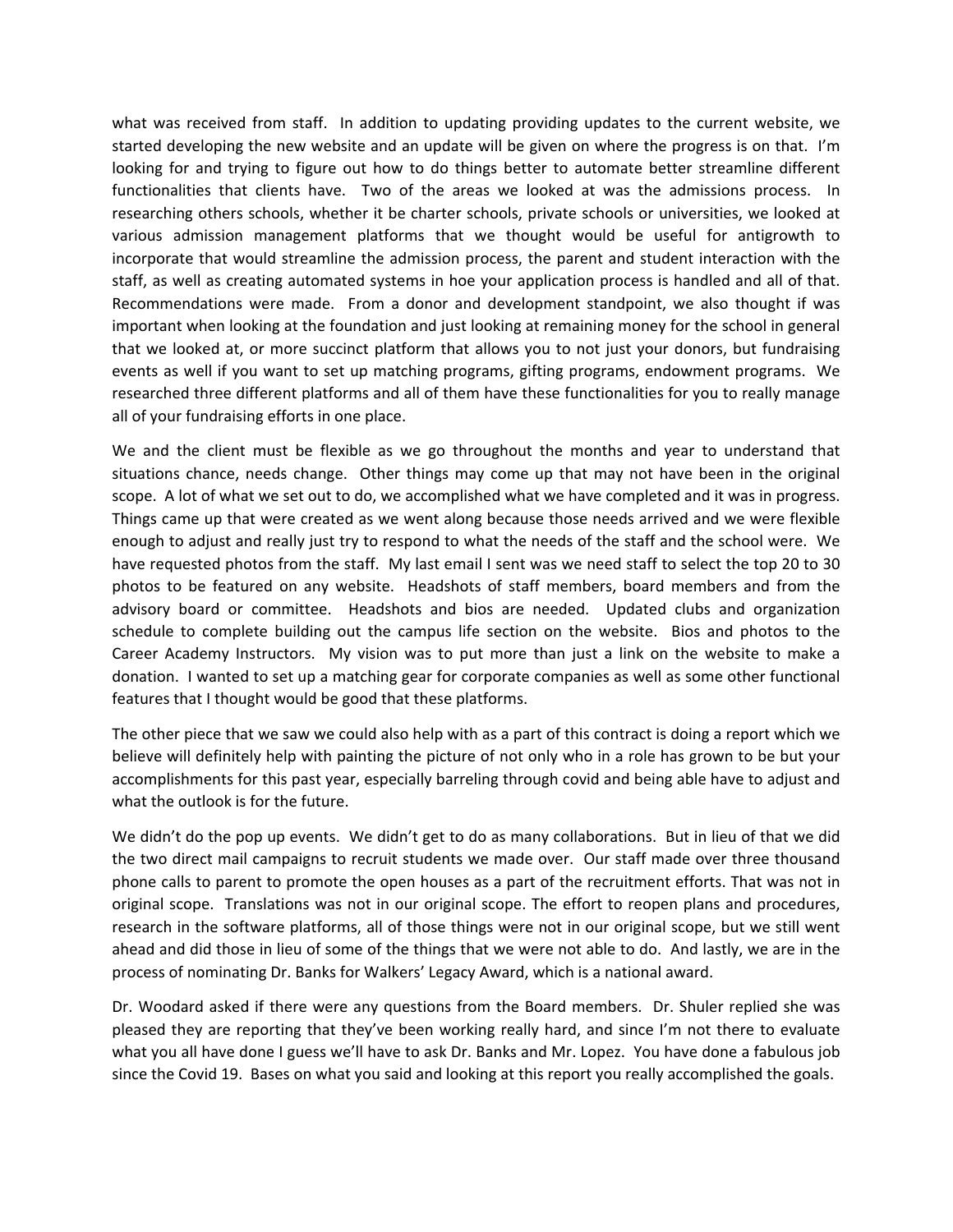Ann Marie Sorrell: we definitely want to do more and I think there's more, especially on the PR side of things. What was important for us was to get the rebranding done and to get as much of the collateral material done. The website is critical. It is a huge website to do. I don't think we initially, when we first embarked on it realized just the undertaking, but the result in the outcome that we're working on, I think you're going to be very pleased. We looked at University websites and we figured Inlet Grove needs to have the image of a University and not just a high school. We didn't want to have a basic look.

For the last two weeks we haven't interacted as much with the staff to get what we need from them. The last thing we did was the Mathematics Night Flyer and updated the website with that. We haven't had a meeting. We would normally have a Tuesday meeting with Mr. Lopez or Mr. McDermott, but we have not had that meeting for the past two or so weeks.

Mr. Williams asked what are the barriers, if any can we do policy makers to make your job easier and to help accomplish what we all want to accomplish. The success of your presentation and your efforts to enhance our institution. Thank you for your answers.

Ann Marie Sorrell: At the beginning of the school year staff just got busy and then we didn't have a lot of communication and Dr. Banks stepped in and that's when we began having the weekly meeting with Mr. Lopez. We continued to move forward despite the challenges because we know that there's a lot of transitioning happening right now. We wanted to be flexible and ease that pressure from them and just keep pushing for this development of the site.

Dr, Banks will take on the responsibility and I'll give them a certain time to have it. Ann Marie will begin working on the annual report.

Dr. Shuler asked when the contract ends. Ann Marie responded it's between October 30<sup>th</sup> and mid November 2020. We are going to finish everything we have to complete in this contract period.

Dr. Woodard thanked Ann Marie for an excellent presentation.

Mrs. Martin talked about the contract that Inlet had in place contemplated certain work. And then because of covid that work couldn't be done. My concern was should we be reforming that contract? If you're operating under a contract and then you can no longer perform it because of the circumstances, should it be reformed for everyone's sake. It sounds like I'm understanding that the extra work that you've done evened outgoing forward, we can handle differently, but for this year, do you feel like it's evened out with the additional website work? For the work you didn't do or are we going to have like a credit next year for the work that you didn't do?

Ann Marie: on every invoice. I think I was going to meet with Mr. Ridgeway yesterday for every invoice we put in the invoice. What we did for that month. So we don't just send a blanket blank invoice that says, you know, we're taking something like that. And what we worked on that month, every invoice has exactly what we worked on for the month. And we have all of the meeting.

# Ann Marie

We have all the meeting recordings as well as emails and everything to back up and support the work we've done with the staff for each month

I do believe that what we've done is really justifies what we were not able to accomplish.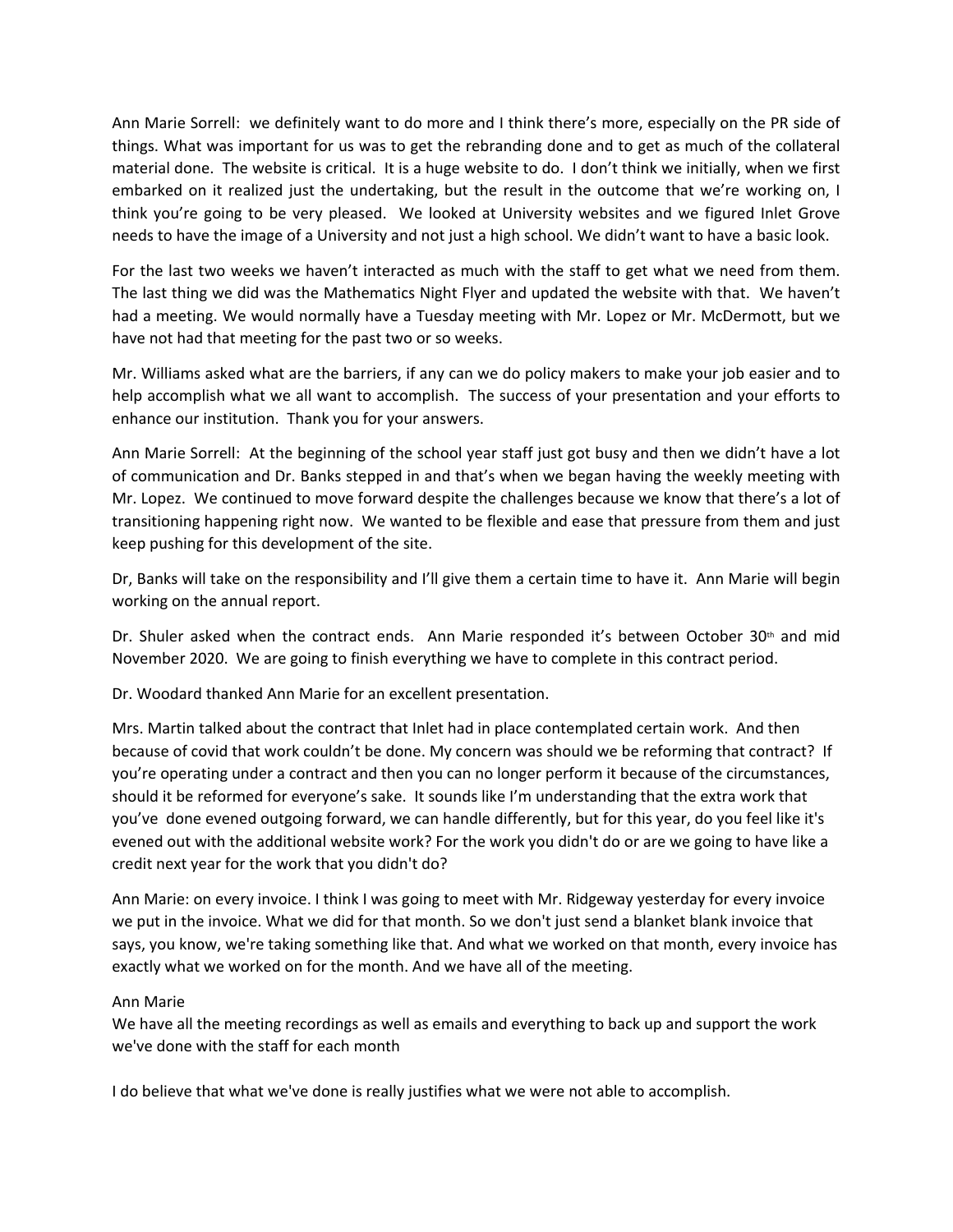### Ann Marie

Now is not to say I think that anyone who knows me and I know some of you balance, things out over time, things that let me say to those questions.

### Dr. Shuler

know me, some of you don't. I'm all about relationships and long term relationships with our clients. So you hear whatever you didn't get. Now, are you feel like you didn't trust me? You get two or three times more when the time is right and I'm available at any call for whatever staff member my staff is available. We had, I believe, a total of about six to seven staff members working on your behalf this year, three or four of us consistently throughout the year

So you have a team. We're here to work with you. We're here to make sure that Inlet Grove shines. I think there's a lot of ideas, even some things that we were looking to do with Mr. Lopez from a broadcasting putting, making sure he's able to do some weekly broadcasts. So we have few other ideas in areas that we're exploring that I think we can bring to the table that will definitely contain a But knowing Ann I'm sure she gave us probably a lot more than we had in that contract. But and she's about relationship building. I know, because I've worked with in the past. So I'm sure they did far above and beyond what they were supposed to do for that amount of money for that contract. But great question. I have one other question and that I don't know what Mr. Lopez isn't speaking up, because one of the last meetings, he was saying that he had done certain things and that's why I wanted him to speak so well and tell us about his experience with Ms. Sorrell and how she performed her duties.

Mr. Lopez: Thank you Dr. Shuler. I was trying to very clear and concise and to be objective that Ann Marie Sorrell and the Mosaic Group bring a lot to our Organization. The value is incredible. I think they would be able to present us better to an organization who is really well representative. What we do with our students. However, the main thing I'm just hesitant is that we are always challenged, our main challenge is funding. Let's be honest here. A year ago, we didn't have a marketing budget. The year before we didn't have a marketing budget either. And we haven't created a marketing plan. And this year, finally we have the help with some professional and you already can see the results and our images. What they mean, the core of Inlet Grove ideas. What we do is in the growth of our staff. This is what we do. I love what she has done, the logos, the presentations. A couple of things like organizing and coordinating, I think is a bit of a stretch. They help but they don't organize or coordinate. The translation was a onetime translation. I don't want to get into the details on this. I just want to make sure they understand that we had to be frugal with our finances and that we have all the needs for the Governing Board.

If we can afford Ann Marie, absolutely. We have so many ideas with Ann Marie about Broadcasting, about our image, about reaching out to partners. So I am very grateful to have her on board. Our meetings every week was very, very helpful for us and gave us direction.

Dr. Woodard stated Ann Marie wants to finish what she has started and Inlet needs to give her what she needs to finish.

Mr. DiGiacinto: I think people who we should have that have invisible to parents so that we all know so we all know what it is because we're judged every day by the things we do. And I think one of the things